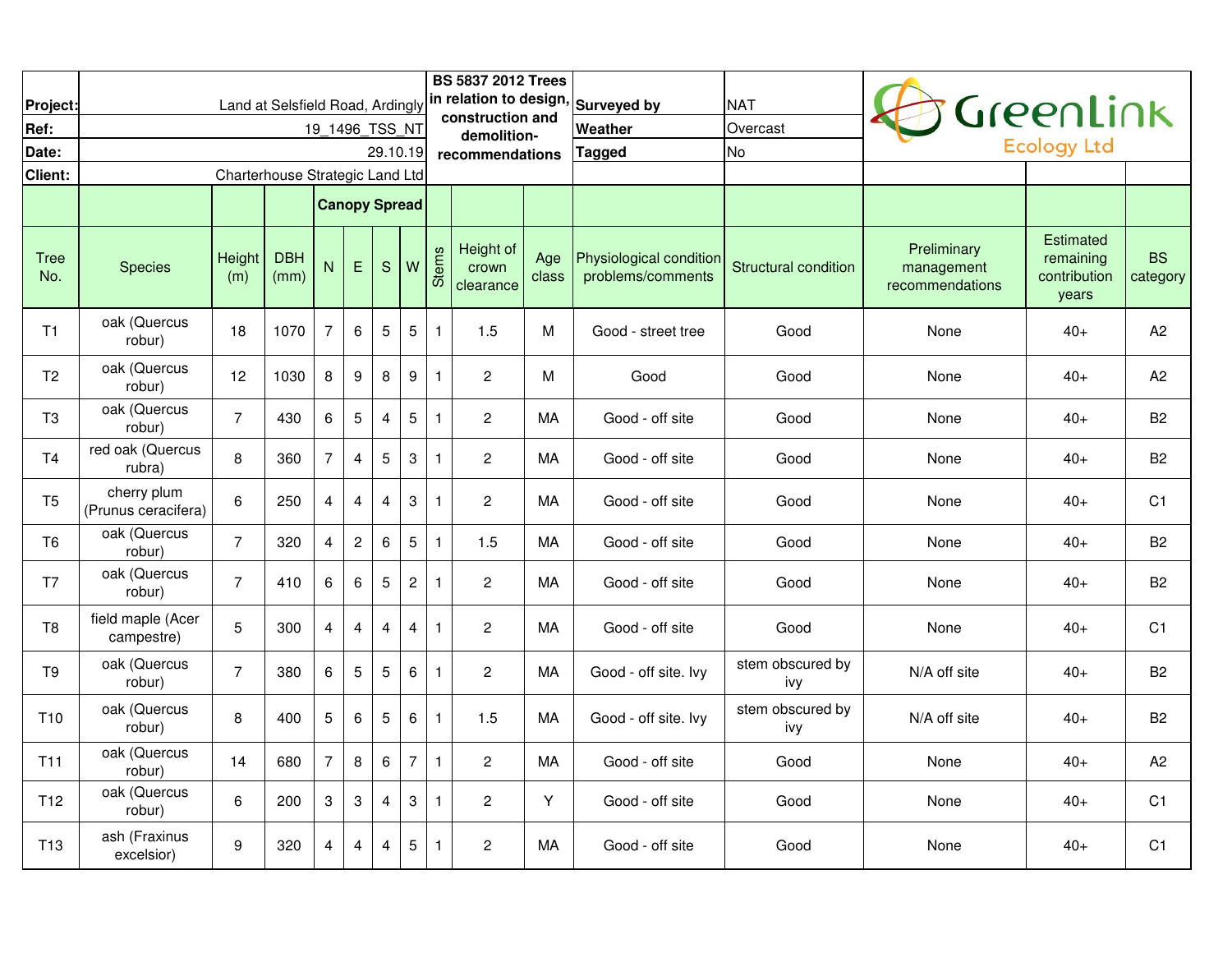|                    |                                      |                                 |                                  |                           |                           |                 |                         |              | <b>BS 5837 2012 Trees</b>       |              | in relation to design, Surveyed by           | <b>NAT</b>                               |                                              |                                                        |                       |
|--------------------|--------------------------------------|---------------------------------|----------------------------------|---------------------------|---------------------------|-----------------|-------------------------|--------------|---------------------------------|--------------|----------------------------------------------|------------------------------------------|----------------------------------------------|--------------------------------------------------------|-----------------------|
| Project:<br>Ref:   |                                      |                                 | Land at Selsfield Road, Ardingly | 19 1496 TSS NT            |                           |                 |                         |              | construction and                |              | Weather                                      | Overcast                                 |                                              | GreenLink                                              |                       |
| Date:              |                                      |                                 |                                  |                           |                           | 29.10.19        |                         |              | demolition-<br>recommendations  |              | Tagged                                       | <b>No</b>                                |                                              |                                                        |                       |
| Client:            |                                      | Charterhouse Strategic Land Ltd |                                  |                           |                           |                 |                         |              |                                 |              |                                              |                                          |                                              |                                                        |                       |
|                    |                                      |                                 |                                  | <b>Canopy Spread</b>      |                           |                 |                         |              |                                 |              |                                              |                                          |                                              |                                                        |                       |
| <b>Tree</b><br>No. | <b>Species</b>                       | Height<br>(m)                   | <b>DBH</b><br>(mm)               | N                         | E                         | S               | W                       | Stems        | Height of<br>crown<br>clearance | Age<br>class | Physiological condition<br>problems/comments | <b>Structural condition</b>              | Preliminary<br>management<br>recommendations | <b>Estimated</b><br>remaining<br>contribution<br>years | <b>BS</b><br>category |
| T14                | oak (Quercus<br>robur)               | 12                              | 660                              | 8                         | $\overline{5}$            | 9               | 12                      | $\mathbf{1}$ | $\overline{c}$                  | M            | Good - off site                              | Good                                     | None                                         | $40+$                                                  | A <sub>2</sub>        |
| T <sub>15</sub>    | oak (Quercus<br>robur)               | 4                               | 170                              | 4                         | $\sqrt{3}$                | $\overline{c}$  | $\boldsymbol{3}$        | $\mathbf{1}$ | 2                               | Υ            | Fair - suppressed                            | Good                                     | None                                         | $40+$                                                  | C <sub>1</sub>        |
| T <sub>16</sub>    | oak (Quercus<br>robur)               | 14                              | 880                              | $\overline{7}$            | $6\phantom{1}6$           | 7               | $9\,$                   | $\mathbf{1}$ | 3                               | M            | Good - off site                              | Good                                     | None                                         | $40+$                                                  | A2                    |
| T <sub>17</sub>    | oak (Quercus<br>robur)               | 6                               | 130                              | $\overline{c}$            | $\overline{c}$            | 3               | $\overline{c}$          | $\mathbf{1}$ | 1.5                             | Y            | Good                                         | Good                                     | None                                         | $40+$                                                  | C <sub>1</sub>        |
| T <sub>18</sub>    | oak (Quercus<br>robur)               | $\overline{7}$                  | 160                              | $\ensuremath{\mathsf{3}}$ | $\sqrt{3}$                | 3               | $\overline{4}$          | $\mathbf{1}$ | $\overline{c}$                  | Υ            | Good                                         | Good                                     | None                                         | $40+$                                                  | C <sub>1</sub>        |
| T <sub>19</sub>    | ash (Fraxinus<br>excelsior)          | 11                              | 670                              | $\overline{7}$            | $6\phantom{1}6$           | 7               | $\overline{7}$          | $\mathbf{1}$ | 0                               | M            | Good - off site                              | Fair - broken branch<br>overhanging site | Remove broken branch                         | $20 - 40$                                              | <b>B2</b>             |
| T <sub>20</sub>    | oak (Quercus<br>robur)               | 12                              | 580                              | $\overline{7}$            | $\overline{5}$            | 6               | $\overline{7}$          | $\mathbf{1}$ | 4                               | MA           | Fair - thinning crown                        | Good                                     | None                                         | $20 - 40$                                              | <b>B2</b>             |
| T <sub>21</sub>    | elder (Sambucus<br>nigra)            | $\overline{4}$                  | 250                              | $\overline{\mathbf{c}}$   | $\sqrt{2}$                | $\sqrt{2}$      | $\overline{\mathbf{c}}$ | Multi        | 0                               | МA           | Good                                         | Good                                     | None                                         | $20 - 40$                                              | C <sub>1</sub>        |
| T <sub>22</sub>    | oak (Quercus<br>robur)               | 4                               | 130                              | $\overline{\mathbf{c}}$   | $\overline{c}$            | 3               | $\sqrt{2}$              | $\mathbf{1}$ | 0                               | Y            | Good                                         | Good                                     | None                                         | $40+$                                                  | C <sub>1</sub>        |
| T <sub>23</sub>    | goat willow (Salix<br>alba)          | 6                               | 600                              | 5                         | $\overline{5}$            | 6               | $5\,$                   | Multi        | 1                               | MA           | Good                                         | Fair - multi stem                        | None                                         | $10 - 20$                                              | C <sub>1</sub>        |
| T <sub>24</sub>    | goat willow (Salix<br>alba)          | 5                               | 500                              | 6                         | 6                         | 1               | 4                       | Multi        | 0                               | МA           | Fair - suppressed                            | Fair - crown bias to<br>north            | None                                         | $10 - 20$                                              | C <sub>1</sub>        |
| T <sub>25</sub>    | oak (Quercus<br>robur)               | 4                               | 170                              | $\overline{2}$            | $\ensuremath{\mathsf{3}}$ | $\mathbf{2}$    | $\mathbf{3}$            | $\mathbf{1}$ | $\mathbf{1}$                    | Y            | Good                                         | Good                                     | None                                         | $40+$                                                  | C1                    |
| T <sub>26</sub>    | beech (Fagus<br>sylvatica)           | 9                               | 500                              | 6                         | 4                         | $5\phantom{.0}$ | 5                       | $\mathbf{1}$ | 1                               | MA           | Good - off site                              | Good                                     | None                                         | $40+$                                                  | <b>B2</b>             |
| T <sub>27</sub>    | Caucasian lime<br>(Tilia x euchlora) | 11                              | 580                              | 7                         | 6                         | 6               | 6                       | $\mathbf{1}$ | $\overline{a}$                  | МA           | Good - off site                              | Good                                     | None                                         | $40+$                                                  | B <sub>2</sub>        |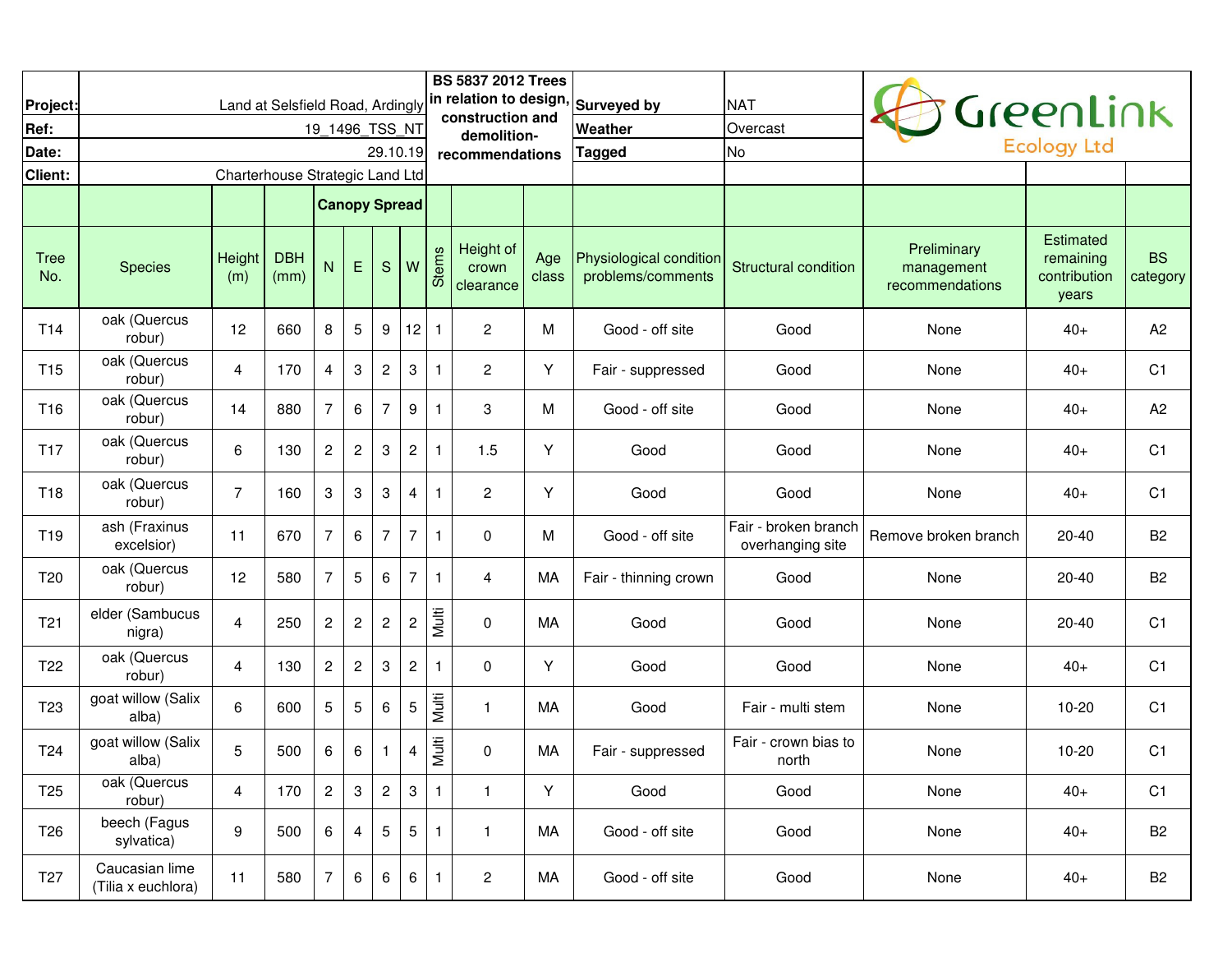| Project:           |                                           |                                 | Land at Selsfield Road, Ardingly |                      |                           |                         |                  |              | <b>BS 5837 2012 Trees</b><br>in relation to design,<br>construction and |              | Surveyed by                                  | <b>NAT</b>                              |                                              | Greenlink                                              |                       |
|--------------------|-------------------------------------------|---------------------------------|----------------------------------|----------------------|---------------------------|-------------------------|------------------|--------------|-------------------------------------------------------------------------|--------------|----------------------------------------------|-----------------------------------------|----------------------------------------------|--------------------------------------------------------|-----------------------|
| Ref:               |                                           |                                 |                                  | 19_1496_TSS_NT       |                           |                         |                  |              | demolition-                                                             |              | Weather                                      | Overcast                                |                                              | <b>Ecology Ltd</b>                                     |                       |
| Date:              |                                           |                                 |                                  |                      |                           | 29.10.19                |                  |              | recommendations                                                         |              | Tagged                                       | <b>No</b>                               |                                              |                                                        |                       |
| Client:            |                                           | Charterhouse Strategic Land Ltd |                                  |                      |                           |                         |                  |              |                                                                         |              |                                              |                                         |                                              |                                                        |                       |
|                    |                                           |                                 |                                  | <b>Canopy Spread</b> |                           |                         |                  |              |                                                                         |              |                                              |                                         |                                              |                                                        |                       |
| <b>Tree</b><br>No. | <b>Species</b>                            | Height<br>(m)                   | <b>DBH</b><br>(mm)               | N                    | E                         | $\mathbf S$             | W                | <b>Stems</b> | Height of<br>crown<br>clearance                                         | Age<br>class | Physiological condition<br>problems/comments | Structural condition                    | Preliminary<br>management<br>recommendations | <b>Estimated</b><br>remaining<br>contribution<br>years | <b>BS</b><br>category |
| T <sub>28</sub>    | sweet chestnut<br>(Castania sativa)       | 5                               | 160                              | $\sqrt{2}$           | $\sqrt{2}$                | $\sqrt{3}$              | $\overline{4}$   | $\mathbf{1}$ | 1.5                                                                     | Y            | Good - off site                              | Good                                    | None                                         | $40+$                                                  | C <sub>1</sub>        |
| T <sub>29</sub>    | oak (Quercus<br>robur)                    | 6                               | 250                              | $\overline{4}$       | $\ensuremath{\mathsf{3}}$ | $\overline{\mathbf{4}}$ | $\sqrt{3}$       | $\mathbf{1}$ | $\overline{c}$                                                          | Y            | Good - off site                              | Good                                    | None                                         | $40+$                                                  | C <sub>1</sub>        |
| T <sub>30</sub>    | field maple (Acer<br>campestre)           | 8                               | 310                              | 3                    | $\overline{4}$            | 3                       | $\overline{4}$   | $\mathbf{1}$ | 2                                                                       | MA           | Good - off site                              | Good                                    | None                                         | $40+$                                                  | <b>B2</b>             |
| <b>T31</b>         | sycamore (Acer<br>pseudoplatanus)         | 10                              | 540                              | 6                    | $\overline{4}$            | $\sqrt{5}$              | 6                | $\mathbf{1}$ | $\overline{c}$                                                          | MA           | Good - off site                              | Good                                    | None                                         | $40+$                                                  | B <sub>2</sub>        |
| T32                | sycamore (Acer<br>pseudoplatanus)         | 12                              | 610                              | 6                    | 8                         | 3                       | $\overline{c}$   | $\mathbf{1}$ | 3                                                                       | MA           | Good - off site. Ivy                         | Fair - one sided<br>crown               | N/A off site                                 | 20-40                                                  | C <sub>1</sub>        |
| <b>T33</b>         | sycamore (Acer<br>pseudoplatanus)         | 10                              | 500                              | 5                    | $\,6\,$                   | 5                       | 6                | $\mathbf{1}$ | $\overline{c}$                                                          | MA           | Good - off site                              | Good                                    | None                                         | $40+$                                                  | B <sub>2</sub>        |
| T34                | goat willow (Salix<br>alba)               | 6                               | 500                              | $\overline{4}$       | $\boldsymbol{9}$          | $\sqrt{3}$              | 5                | Multi        | $\Omega$                                                                | MA           | Good                                         | Fair - multi stem,<br>some failed stems | None                                         | $10 - 20$                                              | C <sub>1</sub>        |
| T <sub>35</sub>    | sweet chestnut<br>(Castania sativa)       | 5                               | 200                              | $\overline{4}$       | 4                         | 4                       | $\overline{4}$   | $\mathbf{1}$ | $\overline{c}$                                                          | Υ            | Good - off site                              | Good                                    | None                                         | $40+$                                                  | C <sub>1</sub>        |
| T36                | elm (Ulmus sp.)                           | 12                              | 500                              | 5                    | $\overline{5}$            | $\sqrt{5}$              | $\overline{4}$   | $\mathbf{1}$ | 3                                                                       | MA           | Good - off site                              | Good                                    | None                                         | $20 - 40$                                              | B <sub>2</sub>        |
| T37                | sycamore (Acer<br>pseudoplatanus)         | 9                               | 260                              | 5                    | $\overline{4}$            | 5                       | $\overline{4}$   | $\mathbf{1}$ | 3                                                                       | MA           | Good - off site                              | Good                                    | None                                         | $40+$                                                  | B <sub>2</sub>        |
| T38                | oak (Quercus<br>robur)                    | 11                              | 680                              | 6                    | $\overline{7}$            | $\overline{7}$          | $\overline{7}$   | $\mathbf{1}$ | $\overline{c}$                                                          | M            | Good - off site                              | Good                                    | None                                         | $40+$                                                  | <b>B2</b>             |
| T39                | blue cedar (Cedrus<br>atlantica 'Glauca') | 13                              | 940                              | 4                    | 5                         | 8                       | $\boldsymbol{9}$ | $\mathbf{1}$ | $\overline{c}$                                                          | М            | Good - off site                              | Fair - decaying<br>wound on stem        | None                                         | 20-40                                                  | B <sub>2</sub>        |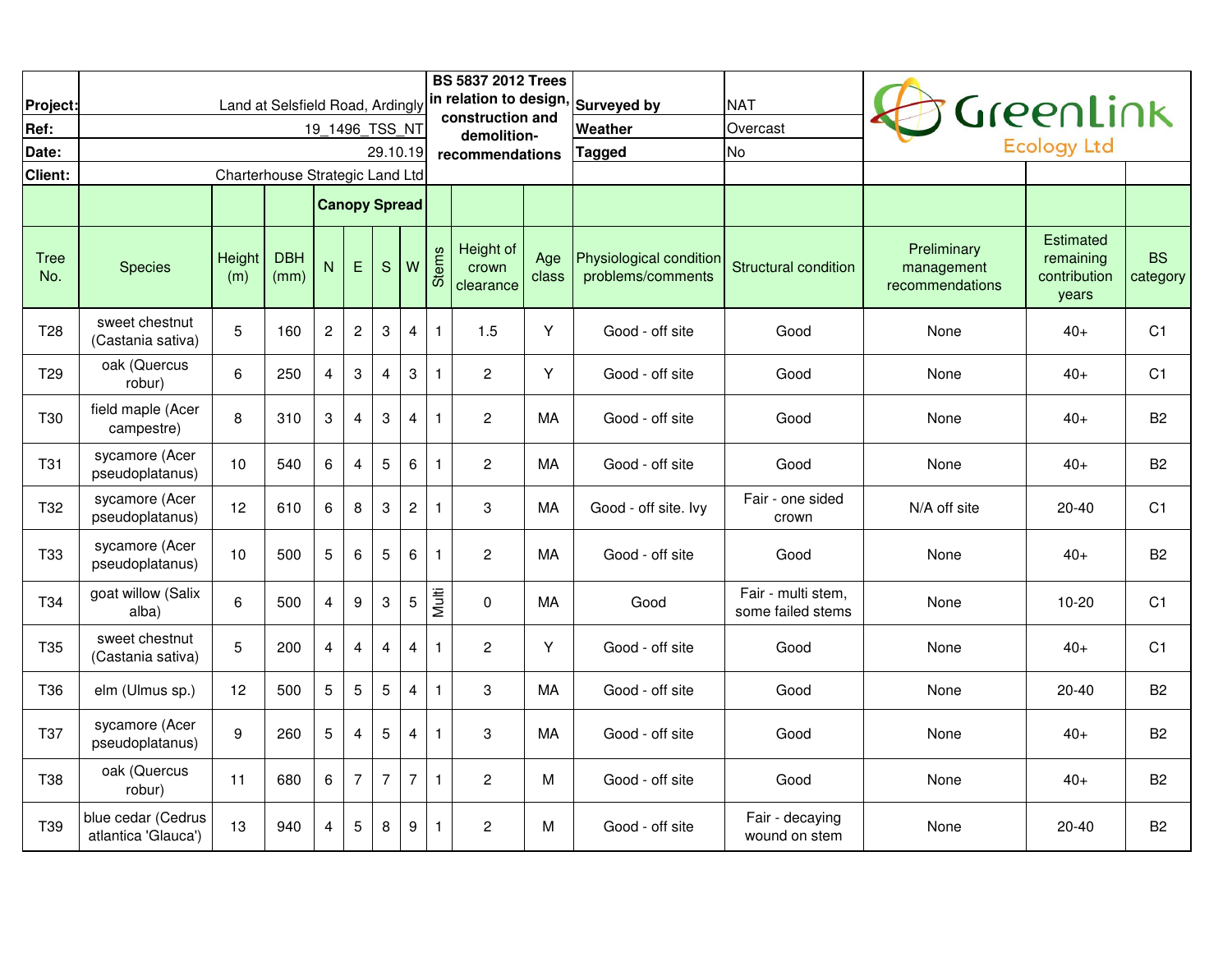|                    |                                    |                                 |                                  |                      |                 |                           |                |              | <b>BS 5837 2012 Trees</b>                  |              |                                              |                             |                                              |                                                        |                       |
|--------------------|------------------------------------|---------------------------------|----------------------------------|----------------------|-----------------|---------------------------|----------------|--------------|--------------------------------------------|--------------|----------------------------------------------|-----------------------------|----------------------------------------------|--------------------------------------------------------|-----------------------|
| Project:           |                                    |                                 | Land at Selsfield Road, Ardingly |                      |                 |                           |                |              | in relation to design,<br>construction and |              | <b>Surveyed by</b>                           | <b>NAT</b>                  |                                              | GreenLink                                              |                       |
| Ref:               |                                    |                                 |                                  | 19 1496 TSS NT       |                 |                           |                |              | demolition-                                |              | Weather                                      | Overcast                    |                                              |                                                        |                       |
| Date:              |                                    |                                 |                                  |                      |                 | 29.10.19                  |                |              | recommendations                            |              | Tagged                                       | <b>No</b>                   |                                              | <b>Ecology Ltd</b>                                     |                       |
| Client:            |                                    | Charterhouse Strategic Land Ltd |                                  |                      |                 |                           |                |              |                                            |              |                                              |                             |                                              |                                                        |                       |
|                    |                                    |                                 |                                  | <b>Canopy Spread</b> |                 |                           |                |              |                                            |              |                                              |                             |                                              |                                                        |                       |
| <b>Tree</b><br>No. | <b>Species</b>                     | Height<br>(m)                   | <b>DBH</b><br>(mm)               | N                    | E               | S.                        | W              | <b>Stems</b> | Height of<br>crown<br>clearance            | Age<br>class | Physiological condition<br>problems/comments | <b>Structural condition</b> | Preliminary<br>management<br>recommendations | <b>Estimated</b><br>remaining<br>contribution<br>years | <b>BS</b><br>category |
| T40                | sycamore (Acer<br>pseudoplatanus)  | 11                              | 510                              | 6                    | 5               | $\ensuremath{\mathsf{3}}$ | $\sqrt{5}$     | $\mathbf{1}$ | $\overline{c}$                             | МA           | Good                                         | Good                        | None                                         | $40+$                                                  | <b>B2</b>             |
| T41                | oak (Quercus<br>robur)             | 9                               | 320                              | 5                    | 5               | 5                         | 5              | $\mathbf{1}$ | $\overline{2}$                             | МA           | Good                                         | Good                        | None                                         | $40+$                                                  | <b>B2</b>             |
| T42                | Norway maple<br>(Acer platanoides) | $\overline{7}$                  | 280                              | $\overline{c}$       | $\overline{4}$  | 5                         | $\overline{4}$ | $\mathbf{1}$ | $\overline{c}$                             | MA           | Good                                         | Good                        | None                                         | $40+$                                                  | C <sub>1</sub>        |
| T43                | Norway maple<br>(Acer platanoides) | $\overline{7}$                  | 280                              | 3                    | $\sqrt{3}$      | $\overline{c}$            | $\mathbf{3}$   | $\mathbf{1}$ | $\overline{c}$                             | MA           | Good                                         | Good                        | None                                         | $40+$                                                  | C <sub>1</sub>        |
| T44                | Norway maple<br>(Acer platanoides) | $\overline{4}$                  | 90                               | $\mathbf 0$          | $\mathbf{1}$    | $\overline{c}$            | $\mathbf{2}$   | $\mathbf{1}$ | $\overline{c}$                             | Υ            | Fair - suppressed                            | Good                        | None                                         | $10 - 20$                                              | C <sub>1</sub>        |
| T45                | Norway maple<br>(Acer platanoides) | $\overline{7}$                  | 300                              | $\mathbf{1}$         | $\overline{4}$  | $\overline{4}$            | $\overline{4}$ | $\mathbf{1}$ | $\overline{2}$                             | MA           | Good                                         | Good                        | None                                         | 20-40                                                  | C <sub>1</sub>        |
| T46                | Norway maple<br>(Acer platanoides) | $\overline{7}$                  | 260                              | 3                    | $\overline{4}$  | $\overline{4}$            | $\mathbf 0$    | $\mathbf{1}$ | 3                                          | МA           | Good                                         | Fair - one sided<br>crown   | None                                         | $20 - 40$                                              | C <sub>1</sub>        |
| T47                | Norway maple<br>(Acer platanoides) | 9                               | 400                              | $\overline{c}$       | 3               | $\overline{\mathbf{4}}$   | $\overline{4}$ | $\mathbf{1}$ | 1.5                                        | MA           | Good                                         | Fair - one sided<br>crown   | None                                         | $20 - 40$                                              | C <sub>1</sub>        |
| T48                | oak (Quercus<br>robur)             | 10                              | 470                              | $\overline{4}$       | $6\phantom{1}6$ | $\overline{7}$            | $\overline{7}$ | $\mathbf{1}$ | 3                                          | МA           | Good                                         | Good                        | None                                         | $40+$                                                  | B <sub>2</sub>        |
| T49                | Norway maple<br>(Acer platanoides) | $\overline{7}$                  | 250                              | 4                    | $\overline{4}$  | 3                         | 3              | $\mathbf{1}$ | $\overline{2}$                             | МA           | Good                                         | Good                        | None                                         | 20-40                                                  | C <sub>1</sub>        |
| <b>T50</b>         | red oak (Quercus<br>rubra)         | 10                              | 440                              | 6                    | $\overline{7}$  | 4                         | 8              | $\mathbf{1}$ | 3                                          | МA           | Good                                         | Good                        | None                                         | $40+$                                                  | B <sub>2</sub>        |
| T <sub>51</sub>    | oak (Quercus<br>robur)             | 6                               | 320                              | $\overline{4}$       | 5               | $\overline{4}$            | 5              | $\mathbf{1}$ | $\overline{c}$                             | MA           | Good                                         | Good                        | None                                         | $40+$                                                  | B <sub>2</sub>        |
| T <sub>52</sub>    | oak (Quercus<br>robur)             | 9                               | 300                              | 3                    | $\overline{4}$  | 3                         | 4              | $\mathbf{1}$ | $\mathbf{1}$                               | MA           | Good                                         | Good                        | None                                         | $40+$                                                  | <b>B2</b>             |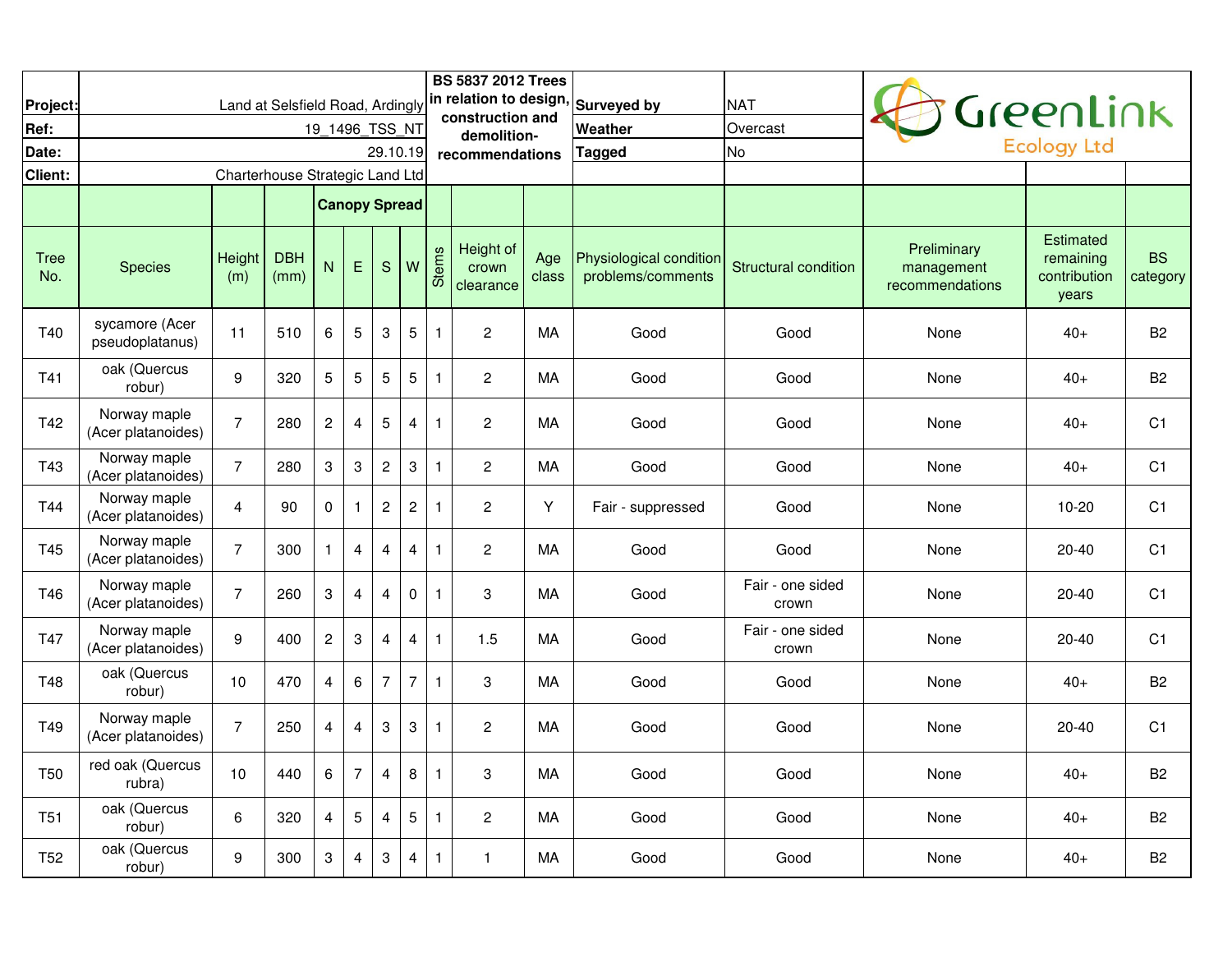| Project:           |                                    |                                 | Land at Selsfield Road, Ardingly |                           |                |                |                |              | <b>BS 5837 2012 Trees</b>       |              | in relation to design, Surveyed by           | <b>NAT</b>                                               |                                              |                                                        |                       |
|--------------------|------------------------------------|---------------------------------|----------------------------------|---------------------------|----------------|----------------|----------------|--------------|---------------------------------|--------------|----------------------------------------------|----------------------------------------------------------|----------------------------------------------|--------------------------------------------------------|-----------------------|
| Ref:               |                                    |                                 |                                  | 19 1496 TSS NT            |                |                |                |              | construction and                |              | Weather                                      | Overcast                                                 |                                              | Greenlink                                              |                       |
| Date:              |                                    |                                 |                                  |                           |                | 29.10.19       |                |              | demolition-<br>recommendations  |              | Tagged                                       | <b>No</b>                                                |                                              | <b>Ecology Ltd</b>                                     |                       |
| Client:            |                                    | Charterhouse Strategic Land Ltd |                                  |                           |                |                |                |              |                                 |              |                                              |                                                          |                                              |                                                        |                       |
|                    |                                    |                                 |                                  | <b>Canopy Spread</b>      |                |                |                |              |                                 |              |                                              |                                                          |                                              |                                                        |                       |
| <b>Tree</b><br>No. | <b>Species</b>                     | Height<br>(m)                   | <b>DBH</b><br>(mm)               | N                         | E              | ${\mathsf S}$  | W              | <b>Stems</b> | Height of<br>crown<br>clearance | Age<br>class | Physiological condition<br>problems/comments | <b>Structural condition</b>                              | Preliminary<br>management<br>recommendations | <b>Estimated</b><br>remaining<br>contribution<br>years | <b>BS</b><br>category |
| <b>T53</b>         | Norway maple<br>(Acer platanoides) | $\overline{7}$                  | 370                              | $\ensuremath{\mathsf{3}}$ | $\sqrt{5}$     | 5              | $\overline{5}$ | $\mathbf{1}$ | $\overline{c}$                  | MA           | Good                                         | Good                                                     | None                                         | $40+$                                                  | <b>B2</b>             |
| T <sub>54</sub>    | Norway maple<br>(Acer platanoides) | $\overline{7}$                  | 300                              | 3                         | $\overline{5}$ | $\overline{c}$ | 3              | $\mathbf{1}$ | 3                               | МA           | Good                                         | Good                                                     | None                                         | $40+$                                                  | C <sub>1</sub>        |
| T <sub>55</sub>    | red oak (Quercus<br>rubra)         | 9                               | 460                              | $\boldsymbol{3}$          | $\overline{7}$ | 3              | 6              | $\mathbf{1}$ | 3                               | MA           | Good                                         | Fair - stem divides<br>at 2m, minor fisuring<br>at union | None                                         | $20 - 40$                                              | <b>B2</b>             |
| <b>T56</b>         | Norway maple<br>(Acer platanoides) | $\overline{7}$                  | 260                              | $\overline{c}$            | $\sqrt{2}$     | 1              | $\overline{c}$ | $\mathbf{1}$ | $\overline{c}$                  | Y            | Good                                         | Good                                                     | None                                         | $40+$                                                  | C <sub>1</sub>        |
| <b>T57</b>         | Norway maple<br>(Acer platanoides) | $\overline{7}$                  | 280                              | $\ensuremath{\mathsf{3}}$ | $\overline{4}$ | 3              | $\sqrt{2}$     | $\mathbf{1}$ | $\overline{c}$                  | МA           | Good                                         | Good                                                     | None                                         | $20 - 40$                                              | C <sub>1</sub>        |
| <b>T58</b>         | Norway maple<br>(Acer platanoides) | 6                               | 300                              | $\overline{c}$            | $\overline{4}$ | 4              | 3              | $\mathbf{1}$ | 3                               | MA           | Good                                         | Good                                                     | None                                         | $40+$                                                  | <b>B2</b>             |
| T <sub>59</sub>    | red oak (Quercus<br>rubra)         | 10                              | 520                              | $\boldsymbol{2}$          | $\overline{7}$ | 6              | 8              | $\mathbf{1}$ | 3                               | MA           | Good                                         | Good                                                     | None                                         | $40+$                                                  | B <sub>2</sub>        |
| <b>T60</b>         | oak (Quercus<br>robur)             | 9                               | 450                              | 3                         | $\overline{5}$ | 3              | 6              | $\mathbf{1}$ | 3                               | MA           | Good                                         | Good                                                     | None                                         | $40+$                                                  | B <sub>2</sub>        |
| T61                | Norway maple<br>(Acer platanoides) | 8                               | 440                              | 3                         | $\overline{7}$ | $\mathbf{1}$   | $\mathbf{1}$   | $\mathbf{1}$ | 4                               | МA           | Fair - suppressed                            | Fair - one sided<br>crown                                | None                                         | $10 - 20$                                              | C <sub>1</sub>        |
| <b>T62</b>         | Norway maple<br>(Acer platanoides) | 8                               | 450                              | 5                         | $\overline{4}$ | $\mathbf{1}$   | $\overline{4}$ | $\mathbf{1}$ | $\overline{c}$                  | MA           | Fair - suppressed                            | Fair - one sided<br>crown                                | None                                         | $10 - 20$                                              | C <sub>1</sub>        |
| T63                | apple (Malus sp.)                  | 3                               | 90                               | $\mathbf{1}$              | $\mathbf{1}$   | $\mathbf{1}$   | $\mathbf{1}$   | $\mathbf{1}$ | $\mathbf{1}$                    | Y            | Good                                         | Good                                                     | None                                         | $40+$                                                  | C <sub>1</sub>        |
| T64                | common lime (Tilia<br>x europaea)  | 6                               | 320                              | 3                         | $\sqrt{3}$     | 3              | 3              | $\mathbf{1}$ | $\overline{c}$                  | MA           | Good                                         | Good                                                     | None                                         | $40+$                                                  | C <sub>1</sub>        |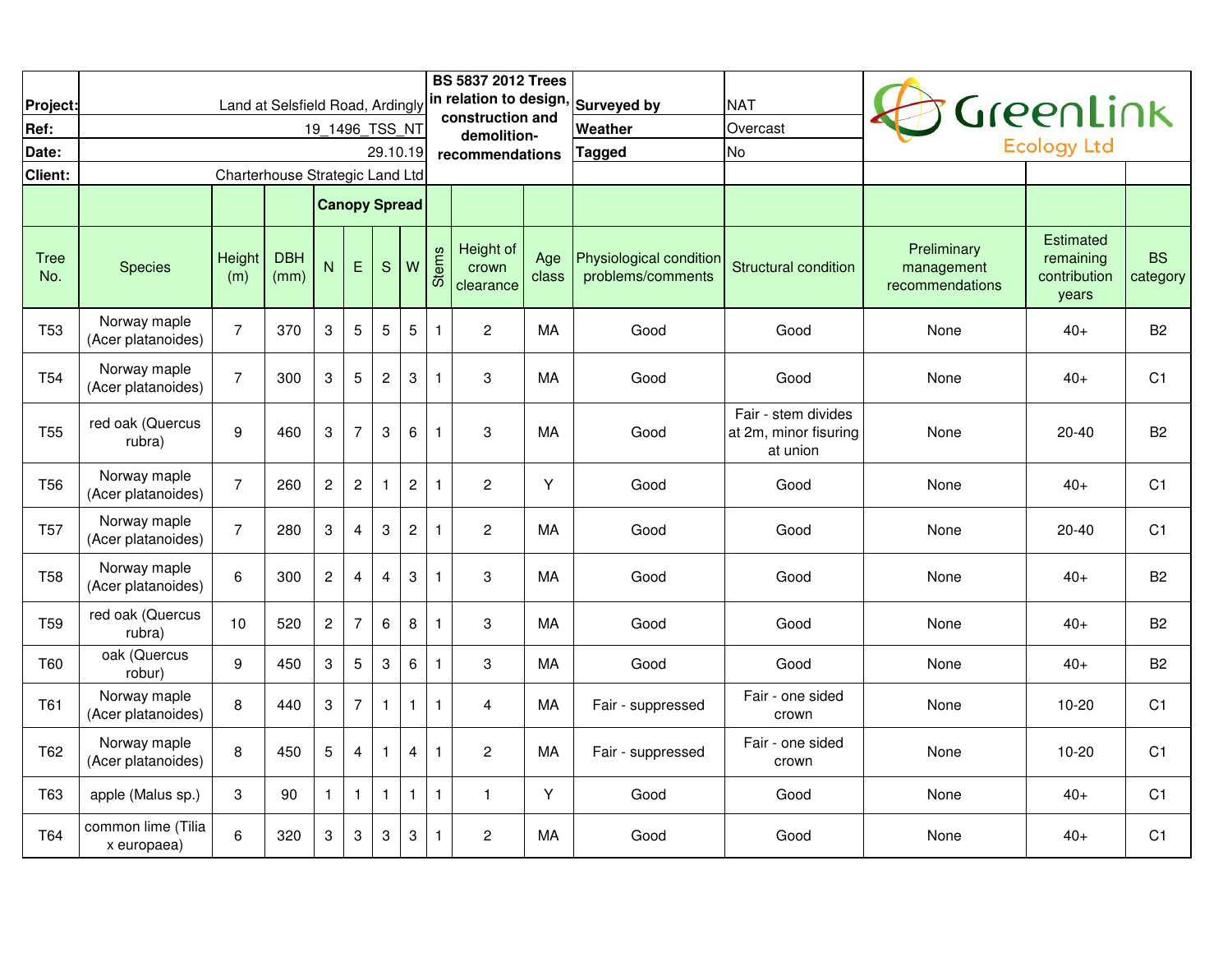| Project:           |                                    |                                 | Land at Selsfield Road, Ardingly |                           |                         |                           |                           |              | <b>BS 5837 2012 Trees</b>       |              | in relation to design, Surveyed by           | <b>NAT</b>                         |                                              | Greenlink                                              |                       |
|--------------------|------------------------------------|---------------------------------|----------------------------------|---------------------------|-------------------------|---------------------------|---------------------------|--------------|---------------------------------|--------------|----------------------------------------------|------------------------------------|----------------------------------------------|--------------------------------------------------------|-----------------------|
| Ref:               |                                    |                                 |                                  | 19_1496_TSS_NT            |                         |                           |                           |              | construction and<br>demolition- |              | <b>Weather</b>                               | Overcast                           |                                              |                                                        |                       |
| Date:              |                                    |                                 |                                  |                           |                         | 29.10.19                  |                           |              | recommendations                 |              | Tagged                                       | <b>No</b>                          |                                              | <b>Ecology Ltd</b>                                     |                       |
| Client:            |                                    | Charterhouse Strategic Land Ltd |                                  |                           |                         |                           |                           |              |                                 |              |                                              |                                    |                                              |                                                        |                       |
|                    |                                    |                                 |                                  | <b>Canopy Spread</b>      |                         |                           |                           |              |                                 |              |                                              |                                    |                                              |                                                        |                       |
| <b>Tree</b><br>No. | <b>Species</b>                     | Height<br>(m)                   | <b>DBH</b><br>(mm)               | N                         | E                       | S                         | W                         | <b>Stems</b> | Height of<br>crown<br>clearance | Age<br>class | Physiological condition<br>problems/comments | <b>Structural condition</b>        | Preliminary<br>management<br>recommendations | <b>Estimated</b><br>remaining<br>contribution<br>years | <b>BS</b><br>category |
| T65                | common lime (Tilia<br>x europaea)  | 6                               | 330                              | $\ensuremath{\mathsf{3}}$ | $\sqrt{3}$              | $\ensuremath{\mathsf{3}}$ | $\mathbf{2}$              | $\mathbf{1}$ | 1.5                             | MA           | Good                                         | Good                               | None                                         | $40+$                                                  | C <sub>1</sub>        |
| <b>T66</b>         | Norway maple<br>(Acer platanoides) | 6                               | 300                              | 3                         | $\overline{\mathbf{4}}$ | $\overline{c}$            | 3                         | $\mathbf{1}$ | 3                               | MA           | Good                                         | Good                               | None                                         | $40+$                                                  | C <sub>1</sub>        |
| T67                | field maple (Acer<br>campestre)    | $\overline{4}$                  | 240                              | $\sqrt{2}$                | $\sqrt{3}$              | $\boldsymbol{2}$          | $\overline{4}$            | $\mathbf{1}$ | $\overline{c}$                  | МA           | Good                                         | Good                               | None                                         | $40+$                                                  | C <sub>1</sub>        |
| T68                | apple (Malus sp.)                  | 4                               | 200                              | $\sqrt{2}$                | $\sqrt{3}$              | $\sqrt{2}$                | $\sqrt{3}$                | $\mathbf{1}$ | 1.5                             | MA           | Good                                         | Good                               | None                                         | $40+$                                                  | C <sub>1</sub>        |
| T69                | Norway maple<br>(Acer platanoides) | 6                               | 340                              | 4                         | 4                       | 4                         | $\overline{4}$            | $\mathbf{1}$ | $\overline{c}$                  | МA           | Good                                         | Fair - weak unions<br>within crown | None                                         | 10-20                                                  | C <sub>1</sub>        |
| T70                | silver birch (Betula<br>pendula)   | $\overline{7}$                  | 390                              | 4                         | $\overline{5}$          | 5                         | $\mathsf 3$               | $\mathbf{1}$ | 0                               | МA           | Good                                         | Fair - wounds on<br>buttresses     | None                                         | $10 - 20$                                              | C <sub>1</sub>        |
| T71                | cherry (Prunus sp.)                | 6                               | 320                              | 3                         | $\overline{4}$          | $\overline{4}$            | $\overline{4}$            | $\mathbf{1}$ | $\overline{c}$                  | MA           | Good                                         | Good                               | None                                         | $20 - 40$                                              | C <sub>1</sub>        |
| T72                | cherry (Prunus sp.)                | 6                               | 310                              | 3                         | $\overline{4}$          | 4                         | $\overline{4}$            | $\mathbf{1}$ | $\overline{c}$                  | МA           | Good                                         | Good                               | None                                         | $20 - 40$                                              | C <sub>1</sub>        |
| T73                | field maple (Acer<br>campestre)    | 5                               | 200                              | 3                         | $\sqrt{3}$              | $\ensuremath{\mathsf{3}}$ | $\sqrt{3}$                | $\mathbf{1}$ | $\overline{c}$                  | МA           | Good                                         | Good                               | None                                         | $40+$                                                  | C <sub>1</sub>        |
| T74                | sycamore (Acer<br>pseudoplatanus)  | $\overline{7}$                  | 410                              | 4                         | $\overline{4}$          | 4                         | $\overline{4}$            | $\mathbf{1}$ | $\overline{c}$                  | МA           | Good                                         | Good                               | None                                         | $40+$                                                  | B <sub>2</sub>        |
| T75                | sycamore (Acer<br>pseudoplatanus)  | 6                               | 330                              | $\overline{4}$            | $\overline{4}$          | 4                         | $\overline{4}$            | $\mathbf{1}$ | $\overline{c}$                  | МA           | Good                                         | Good                               | None                                         | $40+$                                                  | <b>B2</b>             |
| T76                | cherry (Prunus sp.)                | 5                               | 290                              | 3                         | $\overline{4}$          | 3                         | $\overline{4}$            | $\mathbf{1}$ | $\overline{c}$                  | MA           | Good                                         | Good                               | None                                         | $20 - 40$                                              | C <sub>1</sub>        |
| <b>T77</b>         | apple (Malus sp.)                  | 4                               | 180                              | $\mathbf{1}$              | $\sqrt{3}$              | $\sqrt{2}$                | $\ensuremath{\mathsf{3}}$ | $\mathbf{1}$ | 1.5                             | МA           | Good                                         | Good                               | None                                         | $10 - 20$                                              | C <sub>1</sub>        |
| T78                | cherry (Prunus sp.)                | 5                               | 330                              | $\overline{4}$            | 4                       | $\overline{4}$            | $\overline{4}$            | $\mathbf{1}$ | $\overline{c}$                  | МA           | Good                                         | Good                               | None                                         | $40+$                                                  | <b>B2</b>             |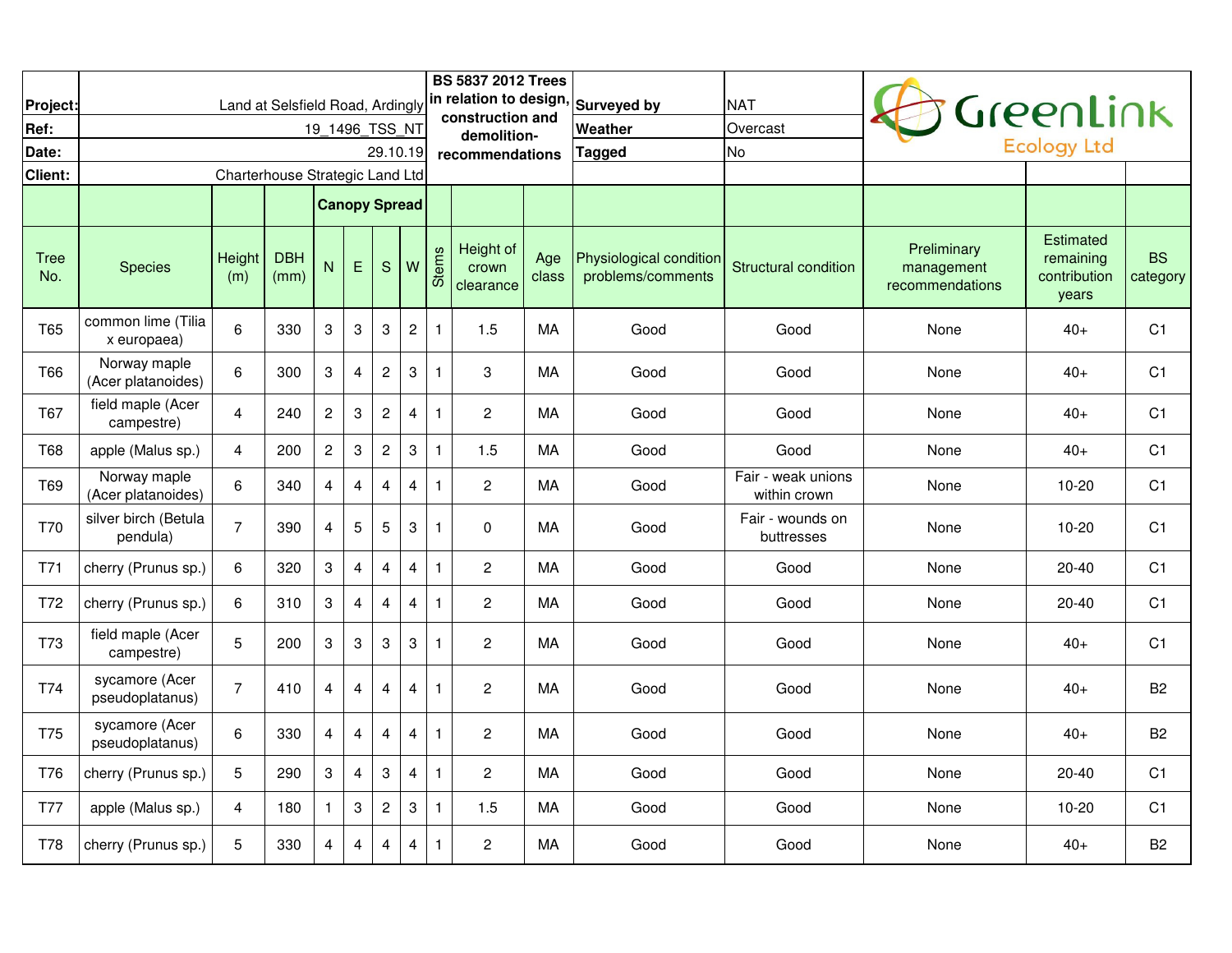| Project:           |                                    | Land at Selsfield Road, Ardingly |                    |                           |                           |                           |                           |              | <b>BS 5837 2012 Trees</b><br>construction and |              | in relation to design, Surveyed by           | <b>NAT</b>                  |                                              | Greenlink                                              |                       |
|--------------------|------------------------------------|----------------------------------|--------------------|---------------------------|---------------------------|---------------------------|---------------------------|--------------|-----------------------------------------------|--------------|----------------------------------------------|-----------------------------|----------------------------------------------|--------------------------------------------------------|-----------------------|
| Ref:               |                                    |                                  |                    | 19 1496 TSS NT            |                           |                           |                           |              | demolition-                                   |              | <b>Weather</b>                               | Overcast                    |                                              | <b>Ecology Ltd</b>                                     |                       |
| Date:              |                                    |                                  |                    |                           |                           | 29.10.19                  |                           |              | recommendations                               |              | Tagged                                       | <b>No</b>                   |                                              |                                                        |                       |
| Client:            |                                    | Charterhouse Strategic Land Ltd  |                    |                           |                           |                           |                           |              |                                               |              |                                              |                             |                                              |                                                        |                       |
|                    |                                    |                                  |                    | <b>Canopy Spread</b>      |                           |                           |                           |              |                                               |              |                                              |                             |                                              |                                                        |                       |
| <b>Tree</b><br>No. | <b>Species</b>                     | Height<br>(m)                    | <b>DBH</b><br>(mm) | N                         | E                         | $\mathbf S$               | W                         | Stems        | Height of<br>crown<br>clearance               | Age<br>class | Physiological condition<br>problems/comments | <b>Structural condition</b> | Preliminary<br>management<br>recommendations | <b>Estimated</b><br>remaining<br>contribution<br>years | <b>BS</b><br>category |
| T79                | Norway maple<br>(Acer platanoides) | 5                                | 220                | 3                         | $\sqrt{3}$                | 3                         | $\ensuremath{\mathsf{3}}$ | $\mathbf{1}$ | 3                                             | MA           | Good                                         | Good                        | None                                         | $40+$                                                  | C <sub>1</sub>        |
| T80                | apple (Malus sp.)                  | 4                                | 100                | $\mathbf{1}$              | $\mathbf{1}$              | $\boldsymbol{2}$          | $\mathbf{1}$              | $\mathbf{1}$ | 1                                             | Υ            | Good                                         | Good                        | None                                         | $40+$                                                  | C <sub>1</sub>        |
| T81                | Norway maple<br>(Acer platanoides) | 5                                | 250                | 3                         | $\overline{4}$            | 3                         | 3                         | $\mathbf{1}$ | $\overline{2}$                                | MA           | Good                                         | Good                        | None                                         | $40+$                                                  | C <sub>1</sub>        |
| T82                | Norway maple<br>(Acer platanoides) | 5                                | 200                | $\ensuremath{\mathsf{3}}$ | $\sqrt{3}$                | $\ensuremath{\mathsf{3}}$ | $\ensuremath{\mathsf{3}}$ | $\mathbf{1}$ | $\overline{c}$                                | МA           | Good                                         | Good                        | None                                         | $40+$                                                  | C <sub>1</sub>        |
| T83                | silver birch (Betula<br>pendula)   | $\overline{7}$                   | 360                | $\overline{4}$            | $\sqrt{3}$                | 4                         | 3                         | $\mathbf{1}$ | $\overline{2}$                                | MA           | Good                                         | Good                        | None                                         | $40+$                                                  | B <sub>2</sub>        |
| T84                | Norway maple<br>(Acer platanoides) | 5                                | 200                | 3                         | $\sqrt{3}$                | $\overline{c}$            | $\overline{c}$            | $\mathbf{1}$ | $\overline{2}$                                | MA           | Good                                         | Good                        | None                                         | $40+$                                                  | C <sub>1</sub>        |
| T85                | sycamore (Acer<br>pseudoplatanus)  | 6                                | 320                | $\ensuremath{\mathsf{3}}$ | $\overline{\mathbf{4}}$   | 4                         | $\overline{\mathbf{4}}$   | $\mathbf{1}$ | $\overline{c}$                                | МA           | Good                                         | Good                        | None                                         | $40+$                                                  | B <sub>2</sub>        |
| T86                | field maple (Acer<br>campestre)    | 4                                | 180                | $\mathbf{1}$              | $\overline{c}$            | 1                         | $\sqrt{2}$                | $\mathbf{1}$ | 1.5                                           | МA           | Good                                         | Good                        | None                                         | 40+                                                    | C <sub>1</sub>        |
| T87                | Norway maple<br>(Acer platanoides) | 5                                | 308                | $\boldsymbol{2}$          | 3                         | 3                         | 3                         | 3            | $\overline{c}$                                | MA           | Good                                         | Fair - triple stem          | None                                         | $20 - 40$                                              | C <sub>1</sub>        |
| <b>T88</b>         | whitebeam (Sorbus<br>aria)         | $\overline{4}$                   | 190                | $\mathbf{1}$              | $\ensuremath{\mathsf{3}}$ | 1                         | $\mathbf{1}$              | $\mathbf{1}$ | $\sqrt{2}$                                    | MA           | Fair - poor form                             | Good                        | None                                         | $10 - 20$                                              | C <sub>1</sub>        |
| T89                | apple (Malus sp.)                  | 4                                | 160                | $\mathbf{1}$              | $\sqrt{2}$                | $\ensuremath{\mathsf{3}}$ | $\sqrt{2}$                | $\mathbf{1}$ | $\overline{2}$                                | MA           | Good                                         | Fair - decay on stem        | None                                         | $10 - 20$                                              | C <sub>1</sub>        |
| T90                | cherry (Prunus sp.)                | 6                                | 380                | 3                         | $\overline{4}$            | 3                         | $\mathbf{3}$              | $\mathbf{1}$ | 1.5                                           | MA           | Good                                         | Good                        | None                                         | $20 - 40$                                              | C <sub>1</sub>        |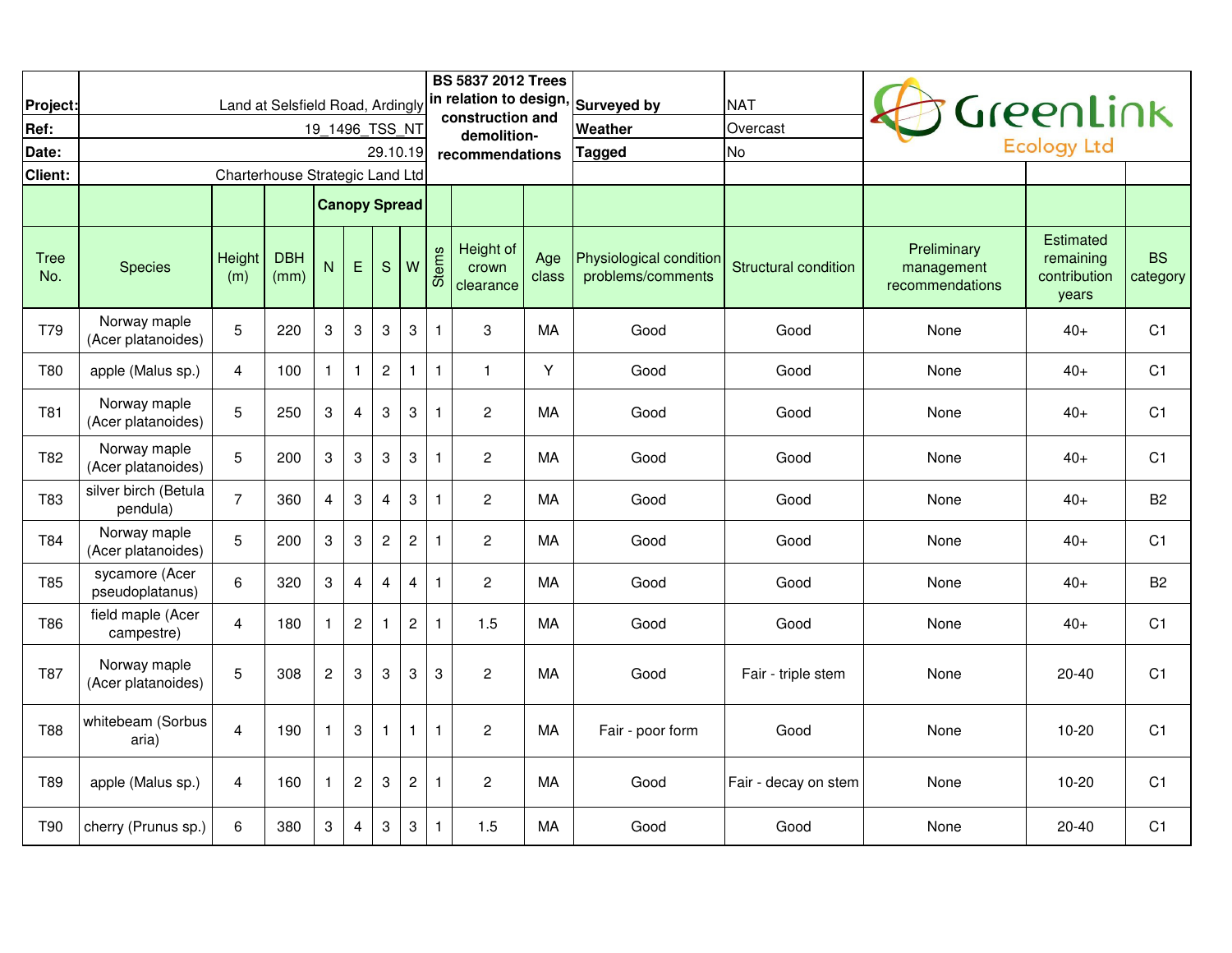| Project:           |                                          |                                 | Land at Selsfield Road, Ardingly |                           |                         |                           |                           |              | <b>BS 5837 2012 Trees</b>       |              | in relation to design, Surveyed by           | <b>NAT</b>           |                                              |                                                 |                       |
|--------------------|------------------------------------------|---------------------------------|----------------------------------|---------------------------|-------------------------|---------------------------|---------------------------|--------------|---------------------------------|--------------|----------------------------------------------|----------------------|----------------------------------------------|-------------------------------------------------|-----------------------|
| Ref:               |                                          |                                 |                                  | 19 1496 TSS NT            |                         |                           |                           |              | construction and<br>demolition- |              | <b>Weather</b>                               | Overcast             |                                              | Greenlink                                       |                       |
| Date:              |                                          |                                 |                                  |                           |                         | 29.10.19                  |                           |              | recommendations                 |              | Tagged                                       | <b>No</b>            |                                              | <b>Ecology Ltd</b>                              |                       |
| Client:            |                                          | Charterhouse Strategic Land Ltd |                                  |                           |                         |                           |                           |              |                                 |              |                                              |                      |                                              |                                                 |                       |
|                    |                                          |                                 |                                  | <b>Canopy Spread</b>      |                         |                           |                           |              |                                 |              |                                              |                      |                                              |                                                 |                       |
| <b>Tree</b><br>No. | <b>Species</b>                           | Height<br>(m)                   | <b>DBH</b><br>(mm)               | N                         | E                       | S                         | W                         | <b>Stems</b> | Height of<br>crown<br>clearance | Age<br>class | Physiological condition<br>problems/comments | Structural condition | Preliminary<br>management<br>recommendations | Estimated<br>remaining<br>contribution<br>years | <b>BS</b><br>category |
| T91                | cherry (Prunus sp.)                      | 4                               | 360                              | $\overline{\mathbf{c}}$   | $\sqrt{3}$              | 3                         | $\ensuremath{\mathsf{3}}$ | $\mathbf{1}$ | $\overline{\mathbf{c}}$         | MA           | Good                                         | Fair - decay on stem | None                                         | 10-20                                           | C <sub>1</sub>        |
| T92                | apple (Malus sp.)                        | 4                               | 156                              | $\mathbf{1}$              | $\sqrt{3}$              | $\overline{c}$            | $\overline{c}$            | $\mathbf{2}$ | 1.5                             | МA           | Good                                         | Fair - twin stem     | None                                         | $10 - 20$                                       | C <sub>1</sub>        |
| T93                | cherry (Prunus sp.)                      | 5                               | 130                              | $\mathbf{1}$              | $\overline{c}$          | $\boldsymbol{2}$          | $\mathbf{1}$              | $\mathbf{1}$ | $\overline{c}$                  | Y            | Good                                         | Good                 | None                                         | $40+$                                           | C <sub>1</sub>        |
| T94                | field maple (Acer<br>campestre)          | 5                               | 200                              | $\boldsymbol{2}$          | $\sqrt{3}$              | 3                         | $\overline{c}$            | $\mathbf{1}$ | $\overline{c}$                  | МA           | Good                                         | Fair - decay on stem | None                                         | $10 - 20$                                       | C <sub>1</sub>        |
| T95                | cherry (Prunus sp.)                      | 6                               | 460                              | $\overline{\mathbf{4}}$   | $\overline{\mathbf{4}}$ | $\overline{4}$            | $\overline{\mathbf{4}}$   | $\mathbf{1}$ | $\overline{c}$                  | МA           | Good                                         | Good                 | None                                         | $40+$                                           | B <sub>2</sub>        |
| T96                | cherry (Prunus sp.)                      | 3                               | 50                               | $\overline{c}$            | $\mathbf{1}$            | $\mathbf{1}$              | $\overline{c}$            | $\mathbf{1}$ | $\overline{\mathbf{c}}$         | Y            | Good                                         | Good                 | None                                         | $40+$                                           | C <sub>1</sub>        |
| T97                | cherry (Prunus sp.)                      | 4                               | 240                              | $\overline{\mathbf{c}}$   | $\sqrt{2}$              | $\overline{c}$            | $\ensuremath{\mathsf{3}}$ | $\mathbf{1}$ | $\overline{c}$                  | MA           | Good                                         | Good                 | None                                         | $40+$                                           | C <sub>1</sub>        |
| T98                | Swedish whitebeam<br>(Sorbus intermedia) | 5                               | 460                              | 3                         | $\overline{4}$          | $\ensuremath{\mathsf{3}}$ | $\overline{4}$            | $\mathbf{1}$ | $\overline{c}$                  | M            | Good                                         | Good                 | None                                         | $20 - 40$                                       | <b>B2</b>             |
| <b>T99</b>         | Norway maple<br>(Acer platanoides)       | 6                               | 380                              | $\boldsymbol{3}$          | 3                       | 3                         | 3                         | $\mathbf{1}$ | $\overline{c}$                  | MA           | Good                                         | Good                 | None                                         | $40+$                                           | <b>B2</b>             |
| T100               | Swedish whitebeam<br>(Sorbus intermedia) | 5                               | 410                              | $\ensuremath{\mathsf{3}}$ | $\boldsymbol{3}$        | $\ensuremath{\mathsf{3}}$ | $\ensuremath{\mathsf{3}}$ | $\mathbf{1}$ | $\overline{\mathbf{c}}$         | M            | Good                                         | Good                 | None                                         | $20 - 40$                                       | <b>B2</b>             |
| T101               | field maple (Acer<br>campestre)          | 4                               | 250                              | $\overline{c}$            | $\sqrt{3}$              | 3                         | 3                         | $\mathbf{1}$ | $\overline{c}$                  | MA           | Good                                         | Good                 | None                                         | $40+$                                           | C <sub>1</sub>        |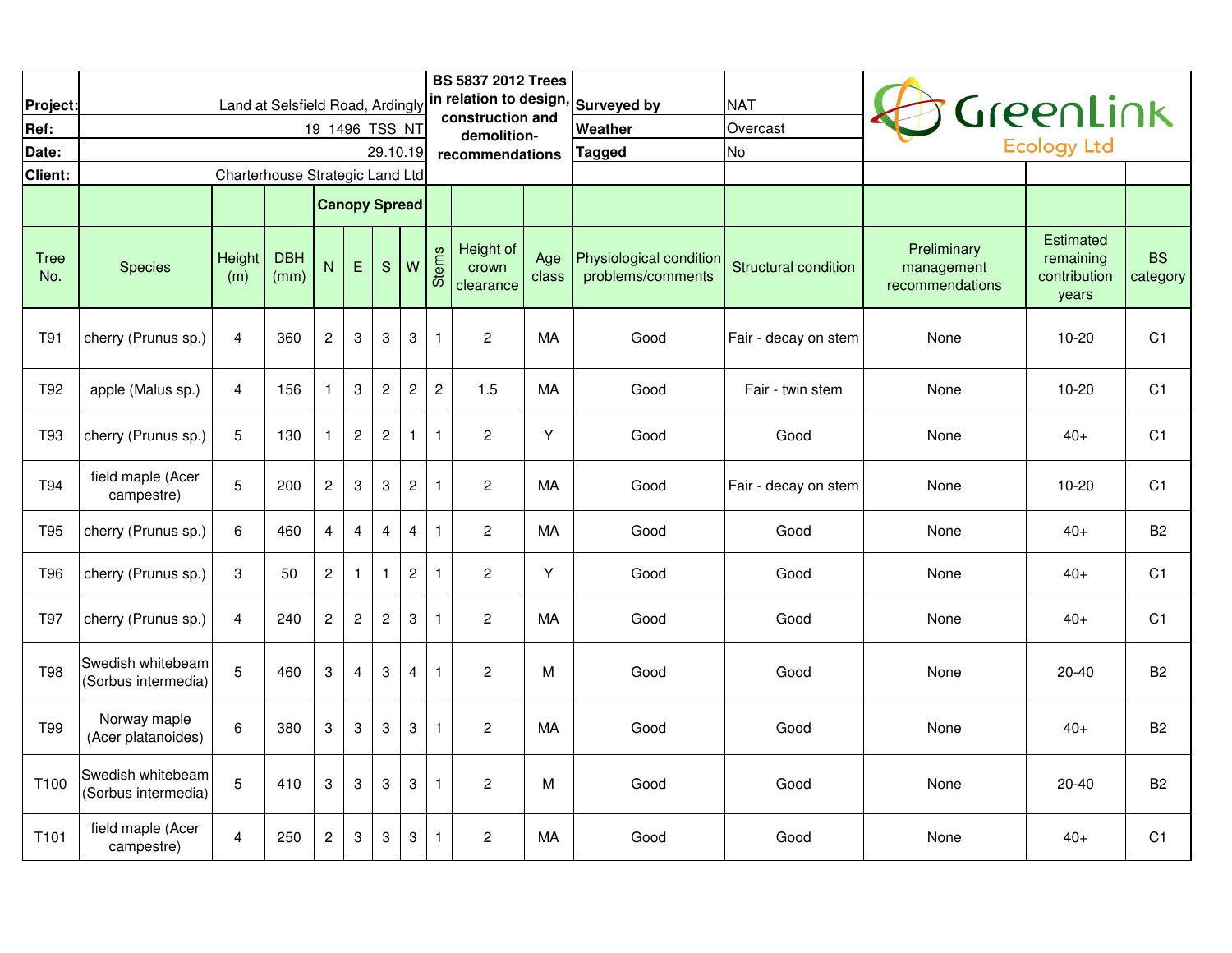| Project:<br>Ref:   |                                          |                                 | Land at Selsfield Road, Ardingly | 19 1496 TSS NT            |                         |                  |                           |              | <b>BS 5837 2012 Trees</b><br>in relation to design,<br>construction and |              | <b>Surveyed by</b><br>Weather                | <b>NAT</b><br>Overcast      |                                              | GreenLink                                              |                       |
|--------------------|------------------------------------------|---------------------------------|----------------------------------|---------------------------|-------------------------|------------------|---------------------------|--------------|-------------------------------------------------------------------------|--------------|----------------------------------------------|-----------------------------|----------------------------------------------|--------------------------------------------------------|-----------------------|
| Date:              |                                          |                                 |                                  |                           |                         | 29.10.19         |                           |              | demolition-<br>recommendations                                          |              | <b>Tagged</b>                                | <b>No</b>                   |                                              | <b>Ecology Ltd</b>                                     |                       |
| Client:            |                                          | Charterhouse Strategic Land Ltd |                                  |                           |                         |                  |                           |              |                                                                         |              |                                              |                             |                                              |                                                        |                       |
|                    |                                          |                                 |                                  | <b>Canopy Spread</b>      |                         |                  |                           |              |                                                                         |              |                                              |                             |                                              |                                                        |                       |
| <b>Tree</b><br>No. | <b>Species</b>                           | Height<br>(m)                   | <b>DBH</b><br>(mm)               | N                         | E                       | ${\mathsf S}$    | W                         | <b>Stems</b> | Height of<br>crown<br>clearance                                         | Age<br>class | Physiological condition<br>problems/comments | <b>Structural condition</b> | Preliminary<br>management<br>recommendations | <b>Estimated</b><br>remaining<br>contribution<br>years | <b>BS</b><br>category |
| T102               | sycamore (Acer<br>pseudoplatanus)        | 8                               | 400                              | $\boldsymbol{3}$          | $\overline{4}$          | 4                | $\overline{4}$            | $\mathbf{1}$ | $\overline{c}$                                                          | МA           | Good                                         | Good                        | None                                         | $40+$                                                  | B <sub>2</sub>        |
| T103               | sycamore (Acer<br>pseudoplatanus)        | 6                               | 300                              | 3                         | $\sqrt{3}$              | 4                | $\mathbf{3}$              | $\mathbf{1}$ | 1.5                                                                     | MA           | Good                                         | Good                        | None                                         | $40+$                                                  | B <sub>2</sub>        |
| T104               | whitebeam (Sorbus<br>aria)               | 5                               | 180                              | $\boldsymbol{2}$          | $\sqrt{3}$              | 3                | $\sqrt{2}$                | $\mathbf{1}$ | $\overline{c}$                                                          | Y            | Good                                         | Fair - decay at base        | None                                         | $20 - 40$                                              | C <sub>1</sub>        |
| T <sub>105</sub>   | field maple (Acer<br>campestre)          | 5                               | 200                              | $\overline{c}$            | $\overline{4}$          | 3                | 3                         | $\mathbf{1}$ | $\overline{2}$                                                          | MA           | Good                                         | Good                        | None                                         | $40+$                                                  | C <sub>1</sub>        |
| T106               | Norway maple<br>(Acer platanoides)       | $\overline{7}$                  | 370                              | $\ensuremath{\mathsf{3}}$ | $\overline{\mathbf{4}}$ | 4                | 3                         | $\mathbf{1}$ | $\overline{c}$                                                          | МA           | Good                                         | Good                        | None                                         | $40+$                                                  | B <sub>2</sub>        |
| T <sub>107</sub>   | Swedish whitebeam<br>(Sorbus intermedia) | 6                               | 310                              | $\boldsymbol{3}$          | $\sqrt{3}$              | $\boldsymbol{3}$ | 3                         | $\mathbf{1}$ | $\overline{c}$                                                          | MA           | Good                                         | Good                        | None                                         | $40+$                                                  | B <sub>2</sub>        |
| T108               | field maple (Acer<br>campestre)          | 5                               | 290                              | $\boldsymbol{2}$          | $\overline{4}$          | 3                | $\ensuremath{\mathsf{3}}$ | $\mathbf{1}$ | $\overline{2}$                                                          | МA           | Good                                         | Good                        | None                                         | $40+$                                                  | B <sub>2</sub>        |
| T109               | Swedish whitebeam<br>(Sorbus intermedia) | 6                               | 440                              | 3                         | $\sqrt{3}$              | 3                | 3                         | $\mathbf{1}$ | $\overline{c}$                                                          | МA           | Good                                         | Good                        | None                                         | $20 - 40$                                              | B <sub>2</sub>        |
| T <sub>110</sub>   | field maple (Acer<br>campestre)          | 5                               | 210                              | $\ensuremath{\mathsf{3}}$ | $\boldsymbol{3}$        | 3                | $\sqrt{2}$                | $\mathbf{1}$ | 2                                                                       | МA           | Good                                         | Fair - decay on stem        | None                                         | $20 - 40$                                              | C <sub>1</sub>        |
| T <sub>111</sub>   | common lime (Tilia<br>x europaea)        | 8                               | 390                              | $\ensuremath{\mathsf{3}}$ | $\sqrt{3}$              | $\overline{4}$   | $\overline{4}$            | $\mathbf{1}$ | 1                                                                       | MA           | Good                                         | Good                        | None                                         | $40+$                                                  | B <sub>2</sub>        |
| T112               | goat willow (Salix<br>alba)              | 6                               | 500                              | 3                         | $\sqrt{5}$              | 4                | 4                         | Multi        | 0                                                                       | МA           | Good                                         | Fair - multi stem           | None                                         | 10-20                                                  | C <sub>1</sub>        |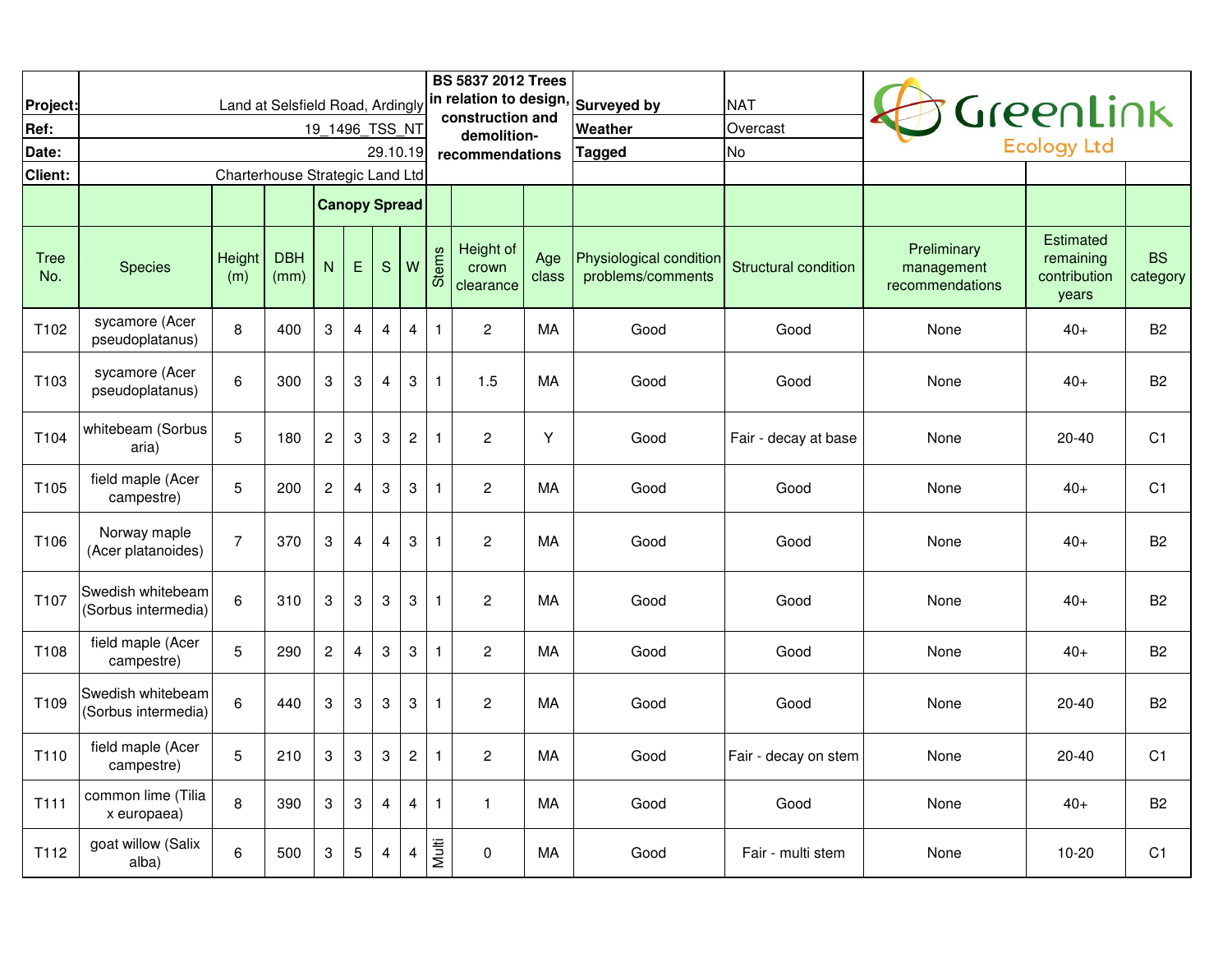| Project:           |                                          |                                 |                    |                      |                         |                  |                |                | <b>BS 5837 2012 Trees</b><br>construction and |              | Land at Selsfield Road, Ardingly in relation to design, Surveyed by | <b>NAT</b>                                                     |                                              | GreenLink                                       |                       |
|--------------------|------------------------------------------|---------------------------------|--------------------|----------------------|-------------------------|------------------|----------------|----------------|-----------------------------------------------|--------------|---------------------------------------------------------------------|----------------------------------------------------------------|----------------------------------------------|-------------------------------------------------|-----------------------|
| Ref:               |                                          |                                 |                    | 19_1496_TSS_NT       |                         |                  |                |                | demolition-                                   |              | Weather                                                             | Overcast                                                       |                                              | Ecology Ltd                                     |                       |
| Date:              |                                          |                                 |                    |                      |                         | 29.10.19         |                |                | recommendations                               |              | Tagged                                                              | <b>No</b>                                                      |                                              |                                                 |                       |
| Client:            |                                          | Charterhouse Strategic Land Ltd |                    |                      |                         |                  |                |                |                                               |              |                                                                     |                                                                |                                              |                                                 |                       |
|                    |                                          |                                 |                    | <b>Canopy Spread</b> |                         |                  |                |                |                                               |              |                                                                     |                                                                |                                              |                                                 |                       |
| <b>Tree</b><br>No. | <b>Species</b>                           | Height<br>(m)                   | <b>DBH</b><br>(mm) | N                    | $\mathsf E$             | S                | W              | Stems          | Height of<br>crown<br>clearance               | Age<br>class | Physiological condition<br>problems/comments                        | <b>Structural condition</b>                                    | Preliminary<br>management<br>recommendations | Estimated<br>remaining<br>contribution<br>years | <b>BS</b><br>category |
| T <sub>113</sub>   | cherry (Prunus sp.)                      | 4                               | 100                | $\overline{c}$       | $\sqrt{2}$              | 3                | $\mathbf{2}$   | $\mathbf{1}$   | $\boldsymbol{2}$                              | Υ            | Good                                                                | Good                                                           | None                                         | $40+$                                           | C <sub>1</sub>        |
| T114               | field maple (Acer<br>campestre)          | $6\phantom{1}$                  | 270                | 3                    | $\overline{\mathbf{4}}$ | 3                | 3              | $\mathbf{1}$   | $\mathbf{1}$                                  | MA           | Good                                                                | Good                                                           | None                                         | $40+$                                           | <b>B2</b>             |
| T115               | Norway maple<br>(Acer platanoides)       | 6                               | 410                | 3                    | 3                       | 4                | 3              | $\overline{1}$ | $\overline{c}$                                | MA           | Good                                                                | Good                                                           | None                                         | $40+$                                           | <b>B2</b>             |
| T116               | Norway maple<br>(Acer platanoides)       | 5                               | 313                | 3                    | $\overline{4}$          | $\overline{4}$   | 3              | 3              | $\overline{c}$                                | MA           | Fair - bleeding lesions<br>on stem                                  | Fair - triple stem                                             | None                                         | $10 - 20$                                       | C <sub>1</sub>        |
| T117               | rowan (Sorbus<br>aucuparia)              | 5                               | 190                | $\mathbf{1}$         | 3                       | $\boldsymbol{2}$ | $\mathbf{1}$   | $\mathbf{1}$   | $\overline{c}$                                | МA           | Good                                                                | Fair - historic root<br>failure, appears to<br>have stabilised | None                                         | $10 - 20$                                       | C <sub>1</sub>        |
| T118               | Norway maple<br>(Acer platanoides)       | 6                               | 380                | 3                    | $\overline{4}$          | 3                | $\,3$          | $\overline{1}$ | $\overline{c}$                                | MA           | Good                                                                | Good                                                           | None                                         | $40+$                                           | <b>B2</b>             |
| T119               | field maple (Acer<br>campestre)          | 4                               | 200                | 3                    | 3                       | 3                | 3              | $\mathbf{1}$   | $\Omega$                                      | MA           | Good                                                                | Good                                                           | None                                         | $20 - 40$                                       | C <sub>1</sub>        |
| T120               | field maple (Acer<br>campestre)          | 5                               | 258                | 3                    | 3                       | 3                | $\overline{c}$ | $\overline{4}$ | $\mathbf 0$                                   | MA           | Good                                                                | Fair - multi stem                                              | None                                         | $20 - 40$                                       | C <sub>1</sub>        |
| T121               | cherry (Prunus sp.)                      | 5                               | 310                | 3                    | 4                       | 4                | $\overline{4}$ | $\mathbf{1}$   | $\overline{c}$                                | MA           | Good                                                                | Good                                                           | None                                         | $40+$                                           | <b>B2</b>             |
| T122               | Swedish whitebeam<br>(Sorbus intermedia) | 5                               | 430                | 3                    | 4                       | 3                | 3              | $\mathbf{1}$   | $\boldsymbol{2}$                              | MA           | Good                                                                | Good                                                           | None                                         | $40+$                                           | <b>B2</b>             |
| T123               | cherry (Prunus sp.)                      | 6                               | 320                | 4                    | 4                       | $\overline{4}$   | $\overline{4}$ | $\mathbf{1}$   | $\mathbf{2}$                                  | МA           | Good                                                                | Good                                                           | None                                         | $40+$                                           | B <sub>2</sub>        |
| T124               | cherry (Prunus sp.)                      | 4                               | 100                | $\mathbf{1}$         | $\overline{c}$          | 3                | 3              | $\mathbf{1}$   | 1.5                                           | Υ            | Good                                                                | Good                                                           | None                                         | $40+$                                           | C <sub>1</sub>        |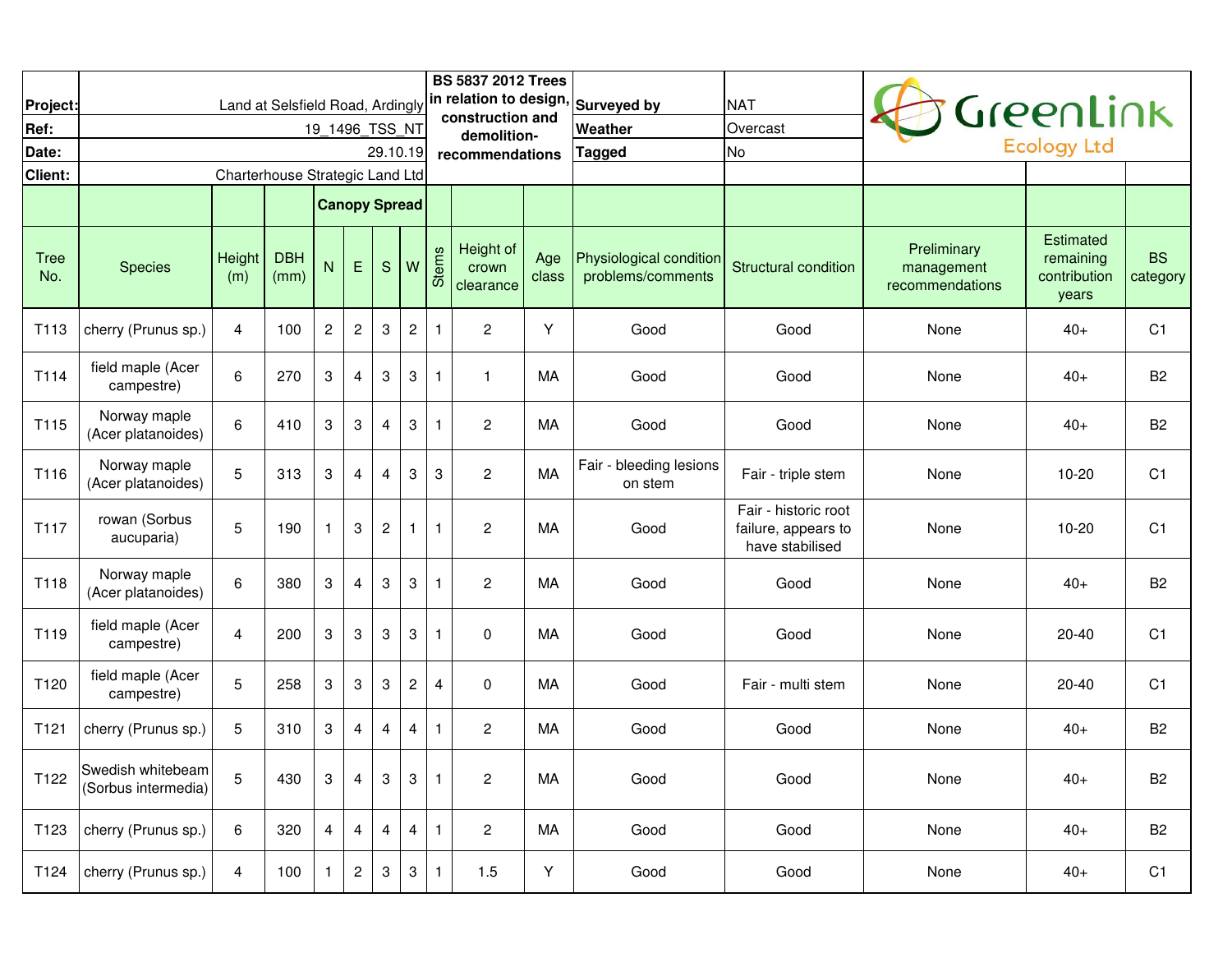|                    |                                          |                                 |                    |                      |                         |                         |                         |              | <b>BS 5837 2012 Trees</b>       |              |                                                                     |                             |                                              |                                                        |                       |
|--------------------|------------------------------------------|---------------------------------|--------------------|----------------------|-------------------------|-------------------------|-------------------------|--------------|---------------------------------|--------------|---------------------------------------------------------------------|-----------------------------|----------------------------------------------|--------------------------------------------------------|-----------------------|
| Project:           |                                          |                                 |                    |                      |                         |                         |                         |              | construction and                |              | Land at Selsfield Road, Ardingly in relation to design, Surveyed by | <b>NAT</b>                  |                                              | GreenLink                                              |                       |
| Ref:<br>Date:      |                                          |                                 |                    | 19 1496 TSS NT       |                         |                         |                         |              | demolition-                     |              | Weather                                                             | Overcast<br><b>No</b>       |                                              | <b>Ecology Ltd</b>                                     |                       |
| Client:            |                                          | Charterhouse Strategic Land Ltd |                    |                      |                         | 29.10.19                |                         |              | recommendations                 |              | Tagged                                                              |                             |                                              |                                                        |                       |
|                    |                                          |                                 |                    |                      |                         |                         |                         |              |                                 |              |                                                                     |                             |                                              |                                                        |                       |
|                    |                                          |                                 |                    | <b>Canopy Spread</b> |                         |                         |                         |              |                                 |              |                                                                     |                             |                                              |                                                        |                       |
| <b>Tree</b><br>No. | <b>Species</b>                           | Height<br>(m)                   | <b>DBH</b><br>(mm) | ${\sf N}$            | $\mathsf E$             | S                       | W                       | <b>Stems</b> | Height of<br>crown<br>clearance | Age<br>class | Physiological condition<br>problems/comments                        | <b>Structural condition</b> | Preliminary<br>management<br>recommendations | <b>Estimated</b><br>remaining<br>contribution<br>years | <b>BS</b><br>category |
| T125               | cherry (Prunus sp.)                      | 5                               | 150                | $\overline{c}$       | $\sqrt{2}$              | $\overline{\mathbf{c}}$ | $\mathbf{1}$            | $\mathbf{1}$ | $\overline{c}$                  | Υ            | Good                                                                | Good                        | None                                         | $40+$                                                  | C <sub>1</sub>        |
| T126               | cherry (Prunus sp.)                      | 5                               | 310                | $\sqrt{3}$           | $\overline{4}$          | $\overline{4}$          | $\sqrt{3}$              | $\mathbf{1}$ | $\mathbf{2}$                    | MA           | Good                                                                | Good                        | None                                         | $40+$                                                  | B <sub>2</sub>        |
| T127               | sycamore (Acer<br>pseudoplatanus)        | 6                               | 310                | $\sqrt{3}$           | $\overline{4}$          | 3                       | $\sqrt{3}$              | $\mathbf{1}$ | $\overline{c}$                  | MA           | Good                                                                | Good                        | None                                         | $40+$                                                  | B <sub>2</sub>        |
| T128               | cherry (Prunus sp.)                      | $\overline{7}$                  | 380                | $\overline{4}$       | $\overline{4}$          | 5                       | 4                       | $\mathbf{1}$ | $\mathbf{2}$                    | MA           | Good                                                                | Good                        | None                                         | $40+$                                                  | B <sub>2</sub>        |
| T129               | Swedish whitebeam<br>(Sorbus intermedia) | 6                               | 410                | $\mathbf 3$          | $\overline{\mathbf{4}}$ | $\overline{4}$          | $\overline{\mathbf{4}}$ | $\mathbf{1}$ | $\overline{c}$                  | MA           | Good                                                                | Good                        | None                                         | $40+$                                                  | B <sub>2</sub>        |
| T130               | field maple (Acer<br>campestre)          | 5                               | 350                | $\mathbf{3}$         | $\overline{\mathbf{4}}$ | 4                       | $\overline{4}$          | $\mathbf{1}$ | $\overline{c}$                  | МA           | Good                                                                | Good                        | None                                         | $40+$                                                  | B <sub>2</sub>        |
| T131               | grey poplar<br>(Populus<br>canescens)    | 12                              | 360                | $\mathbf{3}$         | $\,3$                   | 3                       | $\mathbf{3}$            | $\mathbf{1}$ | $\boldsymbol{2}$                | MA           | Good - ivy                                                          | stem obscured by<br>ivy     | Sever ivy                                    | $40+$                                                  | B <sub>2</sub>        |
| T132               | grey poplar<br>(Populus<br>canescens)    | $\overline{7}$                  | 100                | $\mathbf{1}$         | $\mathbf{1}$            | $\boldsymbol{2}$        | $\mathbf{1}$            | $\mathbf{1}$ | $\mathbf 1$                     | Y            | Good                                                                | Good                        | None                                         | $40+$                                                  | C <sub>1</sub>        |
| T133               | Swedish whitebeam<br>(Sorbus intermedia) | 5                               | 420                | $\overline{4}$       | 3                       | $\mathbf{3}$            | $\mathbf{3}$            | $\mathbf{1}$ | 2                               | MA           | Good                                                                | Good                        | None                                         | $40+$                                                  | B <sub>2</sub>        |
| T134               | Norway maple<br>(Acer platanoides)       | $\,6$                           | 325                | $\mathbf 3$          | $\sqrt{3}$              | 3                       | 3                       | $\sqrt{3}$   | $\overline{c}$                  | MA           | Good                                                                | Fair - triple stem          | None                                         | $20 - 40$                                              | C <sub>1</sub>        |
| T135               | Norway maple<br>(Acer platanoides)       | $\,6\,$                         | 310                | 3                    | 3                       | 3                       | $\mathbf{3}$            | $\mathbf{1}$ | $\overline{\mathbf{c}}$         | МA           | Good                                                                | Good                        | None                                         | $40+$                                                  | B <sub>2</sub>        |